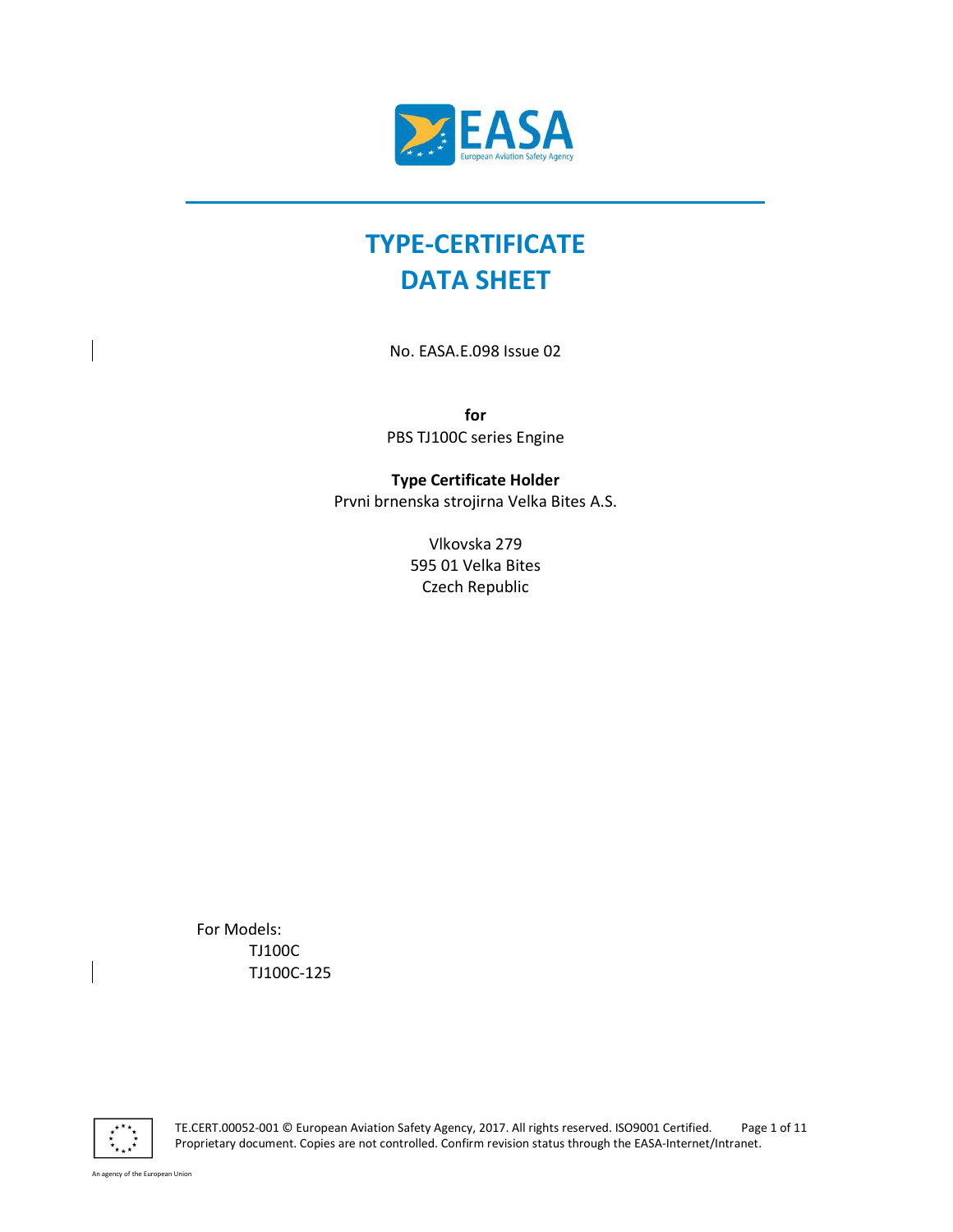Intentionally left blank



TE.CERT.00052-001 © European Aviation Safety Agency, 2017. All rights reserved. ISO9001 Certified. Page 2 of 11 Proprietary document. Copies are not controlled. Confirm revision status through the EASA-Internet/Intranet.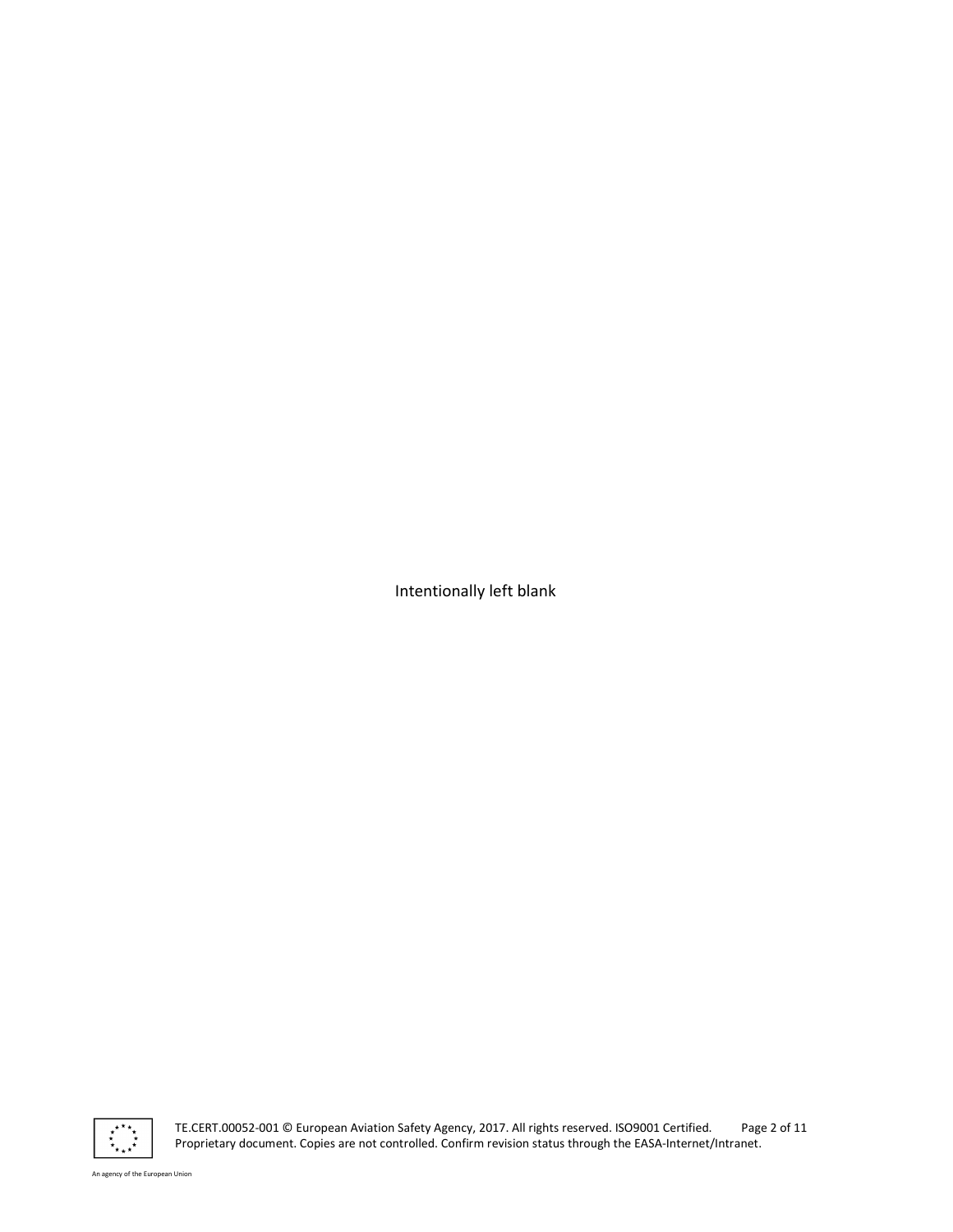$\mathsf{l}$ 

#### **TABLE OF CONTENTS**

| 1. Reference Date for determining the applicable airworthiness requirements 5 |  |
|-------------------------------------------------------------------------------|--|
|                                                                               |  |
|                                                                               |  |
|                                                                               |  |
|                                                                               |  |
|                                                                               |  |
|                                                                               |  |
|                                                                               |  |
|                                                                               |  |
|                                                                               |  |
|                                                                               |  |
|                                                                               |  |
|                                                                               |  |
|                                                                               |  |
|                                                                               |  |
|                                                                               |  |
|                                                                               |  |
|                                                                               |  |
|                                                                               |  |
|                                                                               |  |
|                                                                               |  |
|                                                                               |  |
|                                                                               |  |
|                                                                               |  |
|                                                                               |  |
|                                                                               |  |
|                                                                               |  |
|                                                                               |  |
|                                                                               |  |
|                                                                               |  |
|                                                                               |  |
|                                                                               |  |
|                                                                               |  |
|                                                                               |  |

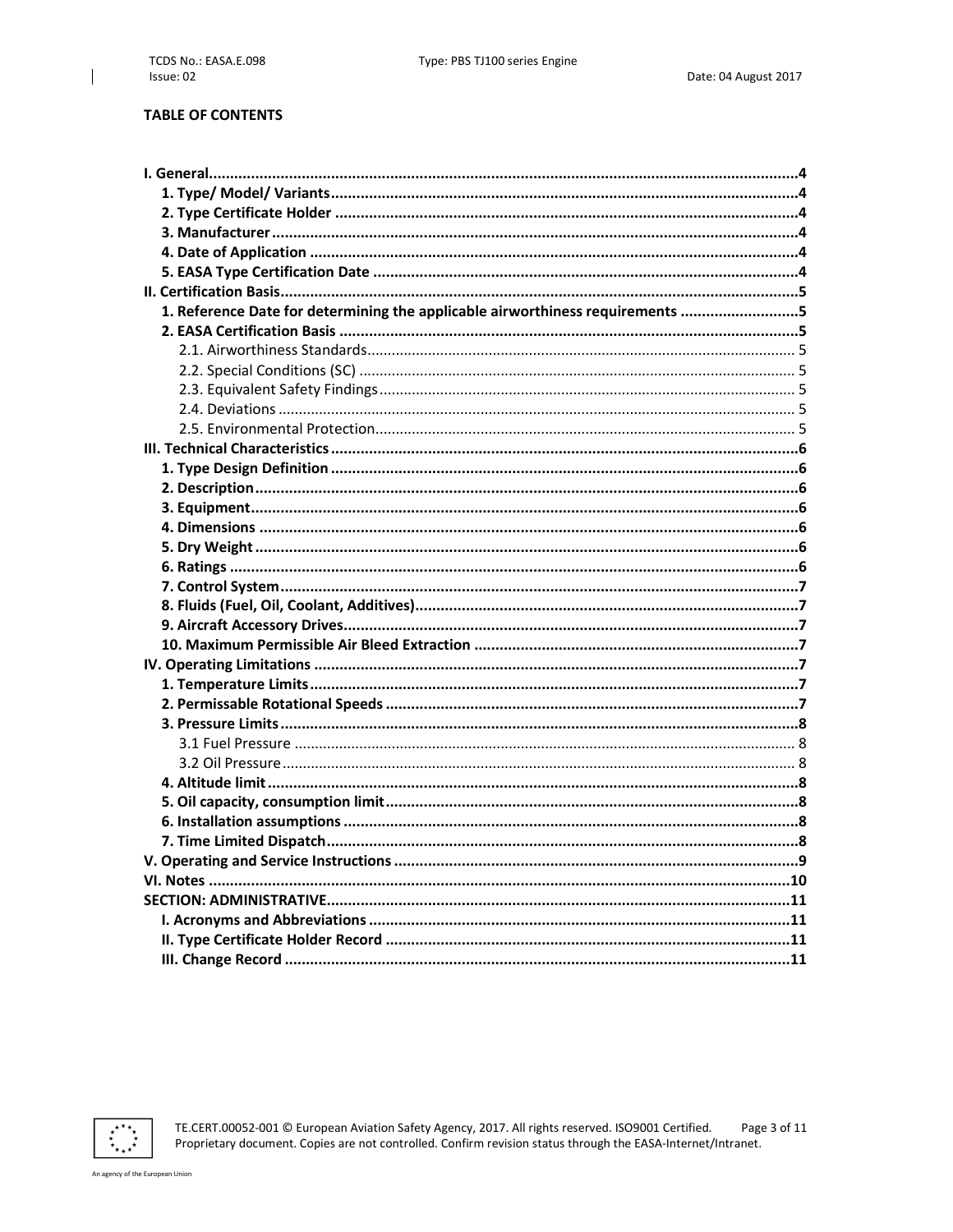**I. General** 

## **1. Type/ Model/ Variants**

Type:

TJ100C

Models:

 TJ100C TJ100C-125

## **2. Type Certificate Holder**

Prvni brnenska strojirna Velka Bites, a.s. Vlkovska 279 595 01 Velka Bites Czech Republic

EASA Design Organisation Approval: EASA.21J.118

## **3. Manufacturer**

Prvni brnenska strojirna Velka Bites, a.s. Vlkovska 279 595 01 Velka Bites Czech Republic

### **4. Date of Application**

TJ100C 30 December, 2011 TJ100C-125 11 May, 2016

## **5. EASA Type Certification Date**

TJ100C: 04 September 2014 TJ100C-125: 04 August 2017

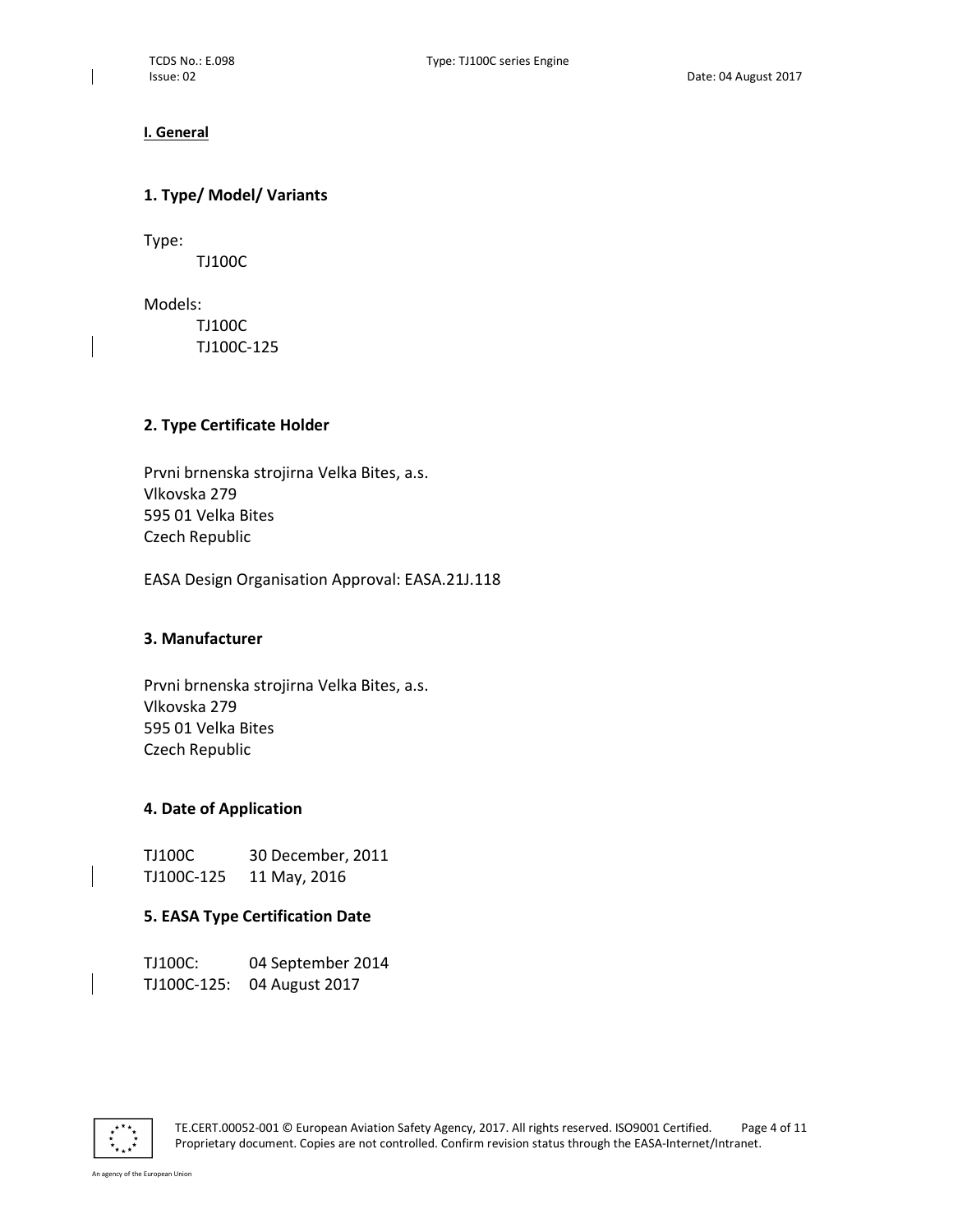## **II. Certification Basis**

## **1. Reference Date for determining the applicable airworthiness requirements**

30 December 2011

## **2. EASA Certification Basis**

### **2.1. Airworthiness Standards**

CS-22, subpart H; amendment 2, dated 5 March, 2009, except CS-22 paragraphs: 22.1801, 22.1825, 22.1833, 22.1835, 22.1839, 22.1843, 22.1845, 22.1849 and 22.1851.

## **2.2. Special Conditions (SC)**

SC01 to SC18, Airworthiness Standard for CS-22H – Turbine engine to be operated in powered sailplanes

SC01 Applicability SC02 Functioning SC03 Accessory Attachment SC04 Engine Control System SC05 Vibration SC06 Fuel and Induction System SC07 Lubrication System SC08 Vibration Test SC09 Calibration Test SC10 Endurance Test SC11 Operation Test SC12 Cyclic Endurance Test SC13 Rotor Containment SC14 Containment SC15 Continued Rotation SC16 CS22.1823(c) Amendment for turbine engines to CS22.1823(c) SC17 Safety Analysis SC18 CS22.1808 Selection of engine Power and/or Thrust Ratings

### **2.3. Equivalent Safety Findings**

None

### **2.4. Deviations**

None

### **2.5. Environmental Protection**

CS-34.1 Fuel Venting CS-34.2 Smoke Number



TE.CERT.00052-001 © European Aviation Safety Agency, 2017. All rights reserved. ISO9001 Certified. Page 5 of 11 Proprietary document. Copies are not controlled. Confirm revision status through the EASA-Internet/Intranet.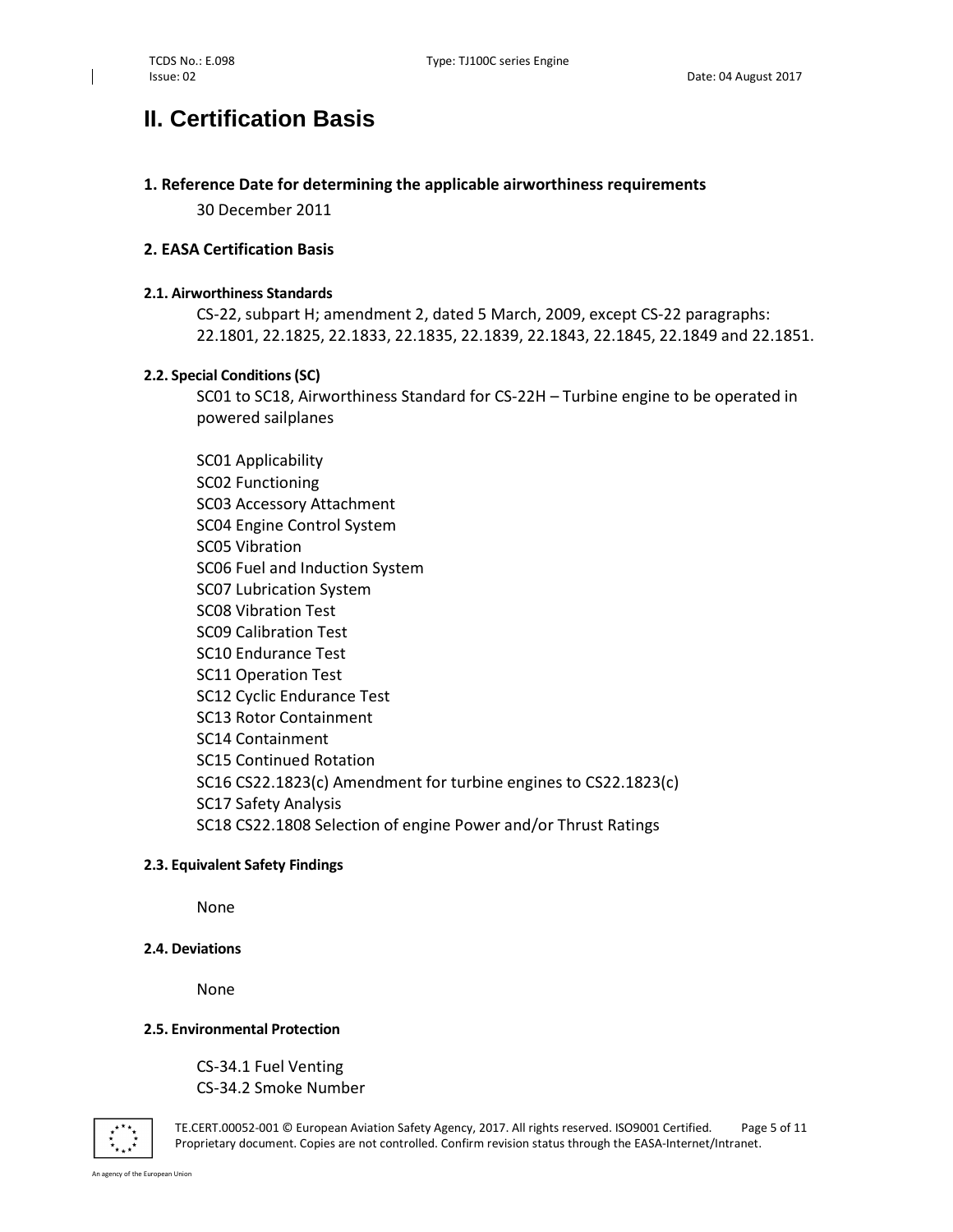## **III. Technical Characteristics**

## **1. Type Design Definition**

Type Design Definition in accordance with engine part list:

| 1,J100C    | 470000.02 |
|------------|-----------|
| TJ100C-125 | 470000.33 |

## **2. Description**

Single shaft turbojet engine featuring a single stage radial compressor, annular combustion chamber, single stage axial turbine and exhaust nozzle.

The engine is controlled by a single channel digital electronic control unit.

## **3. Equipment**

The engine equipment is specified in the applicable Operation and Maintenance Manual.

## **4. Dimensions**

| Model      | <b>Overall Length (mm)</b> | Diameter (mm) |
|------------|----------------------------|---------------|
| TJ100C     | $625 \pm 1.5$              | $276 \pm 0.5$ |
| TJ100C-125 | $1017 \pm 2.0$             | $272 \pm 0.5$ |

### **5. Weights**

| Model         | Drv<br>weight | <b>Complete engine including</b><br>operating fluids | Ignition<br>source | Ignition<br>interconnection cable |
|---------------|---------------|------------------------------------------------------|--------------------|-----------------------------------|
|               |               | кg                                                   |                    |                                   |
| <b>TJ100C</b> | 19            | 19.4                                                 | 0.5                | 0.3                               |
| TJ100C-125    | 22,6          | 23,1                                                 | 0,5                | 0,3                               |

## **6. Ratings**

|               | <b>Max Thrust (limited to 5 minutes)</b> |            | <b>Max Continuous</b> |             |
|---------------|------------------------------------------|------------|-----------------------|-------------|
|               | Speed (%)                                | Thrust (N) | Speed (%)             | Thrust (N)  |
| <b>TJ100C</b> | 100                                      | 1100       | 97                    | $\geq$ 950  |
| TJ100C-125    | 100                                      | 1250       | 95                    | $\geq 1000$ |

Note 1: The performance value specified above corresponds to minimum values defined under the conditions of ICAO standard atmosphere.



TE.CERT.00052-001 © European Aviation Safety Agency, 2017. All rights reserved. ISO9001 Certified. Page 6 of 11 Proprietary document. Copies are not controlled. Confirm revision status through the EASA-Internet/Intranet.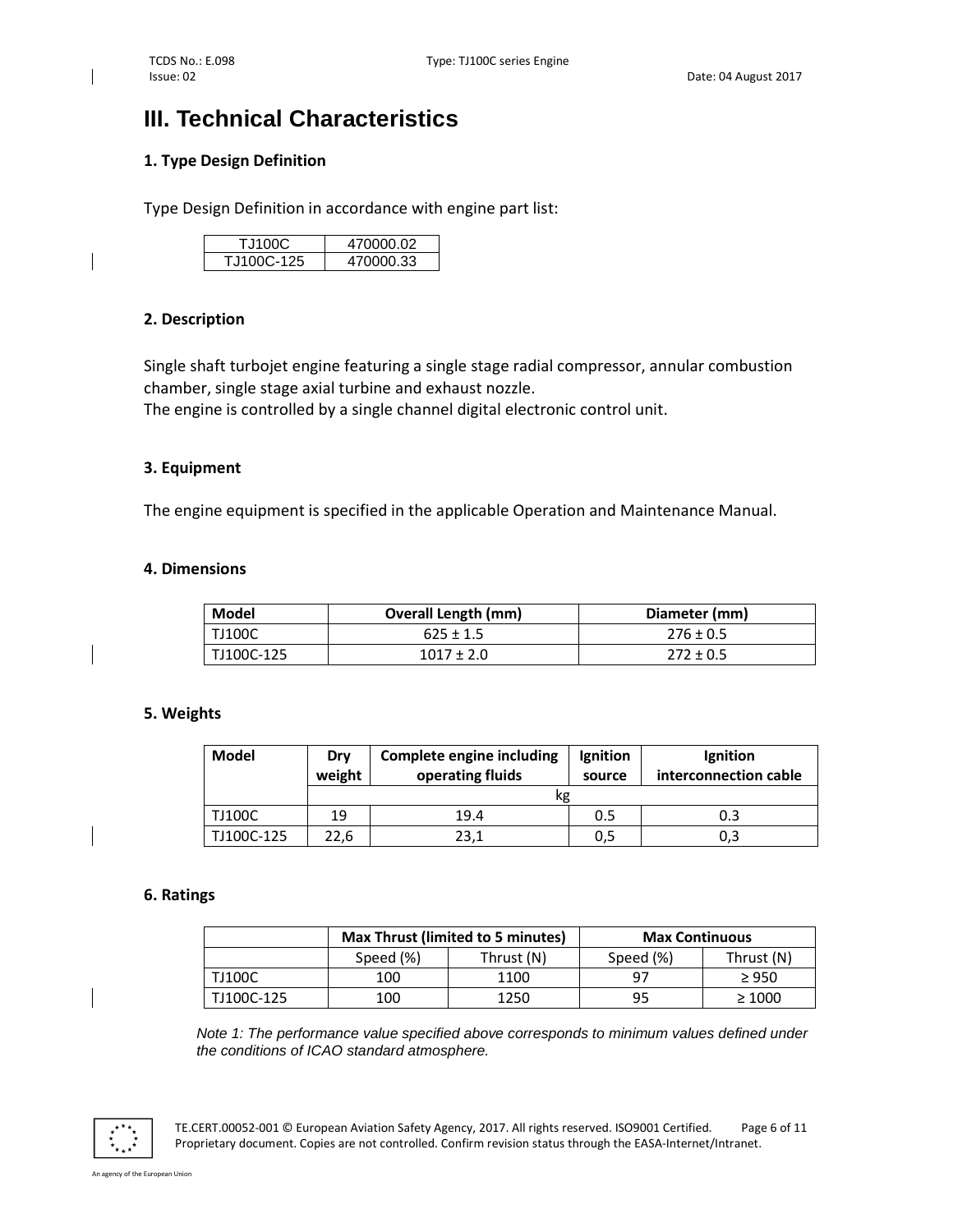## **7. Control System**

The engine is equipped with a single channel digital electronic control unit.

## **8. Fluids (Fuel, Oil, Coolant, Additives)**

Approved fuels and oils are listed in the applicable Operation and Maintenance Manual.

## **9. Aircraft Accessory Drives**

None

## **10. Maximum Permissible Air Bleed Extraction**

Not Applicable

## **IV. Operating Limitations**

## **1. Temperature Limits**

|                                     |    | <b>TJ100C</b>  | TJ100C-125     |
|-------------------------------------|----|----------------|----------------|
| <b>Maximum EGT</b>                  |    | 800            | 820            |
| Maximum EGT Ground Start (max 3 s.) |    | 1000           |                |
| <b>Fuel Temperature</b>             | °C | $-40$ to $+60$ |                |
| Intake Air Temperatures             |    | -40 to +45     |                |
| Intake Air Temperatures - Start-up  |    |                | $-30$ to $+45$ |

## **2. Permissible Rotational Speeds**

|                           |            | <b>TJ100C</b> | TJ100C-125    |
|---------------------------|------------|---------------|---------------|
| Maximum Thrust            |            | 60.000 (100%) |               |
| (limited to 5 minute)     |            |               | 60.000 (100%) |
| <b>Maximum Continuous</b> | <b>RPM</b> | 58.200 (97%)  | 57.000 (95%)  |
| Minimum Idle Speed        |            | 30.000        | 34.000        |

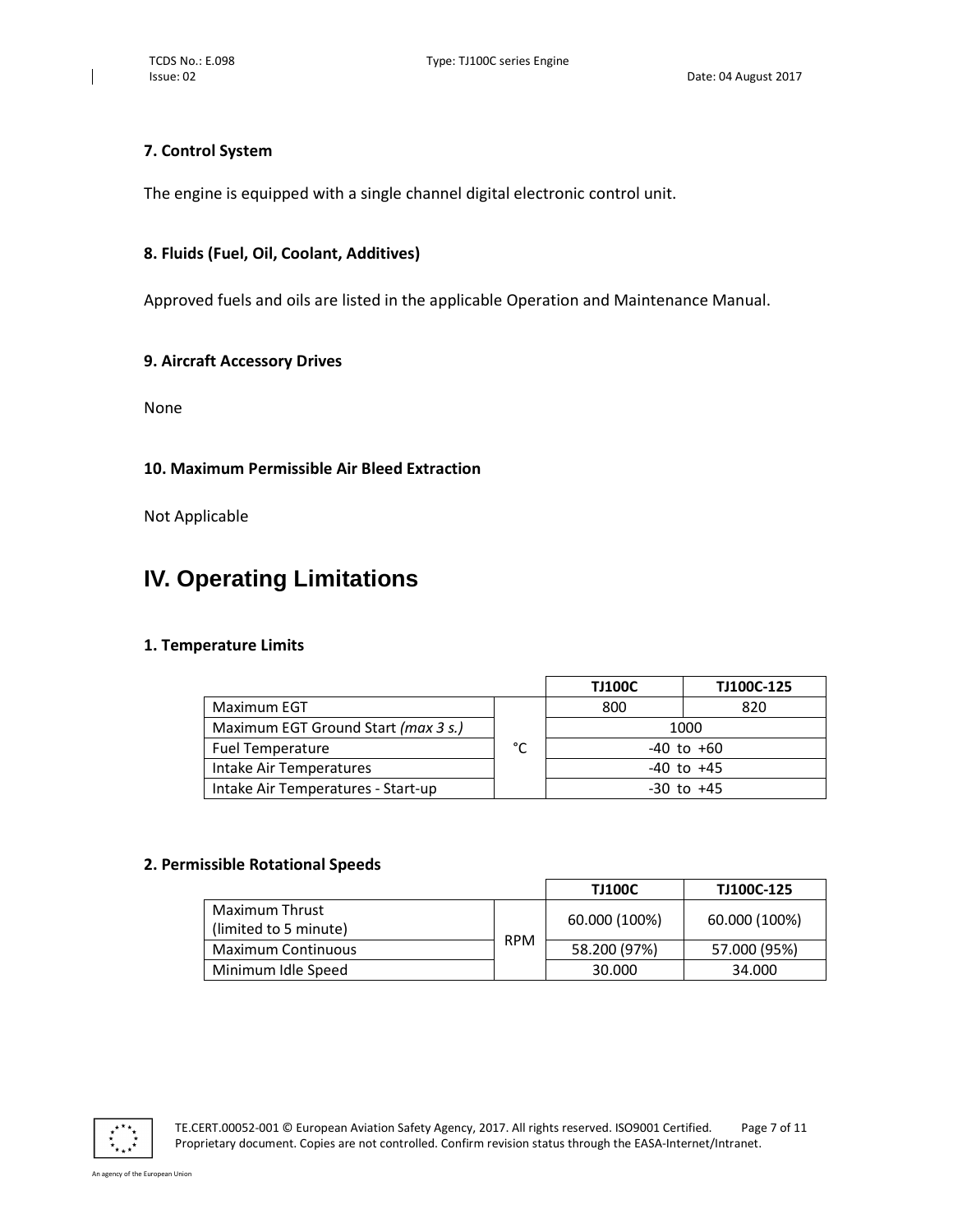### **3. Pressure Limits**

#### **3.1 Fuel Pressure**

According applicable Operation and Maintenance Manual

| Model      | Max. Fuel pressure (bar) |
|------------|--------------------------|
| TJ100C     | $<$ 15                   |
| TJ100C-125 | <25                      |

#### **3.2 Oil Pressure**

Not applicable

#### **4. Altitude limit**

Maximum permissible operational altitude is 26.000 ft.

### **5. Oil capacity, consumption limit**

According applicable Operation and Maintenance Manual.

The Run time of the engine is limited by the oil consumption and the capacity of the oil tank.

### **6. Installation assumptions**

Refer to applicable Operation and Maintenance Manual for detailed installation instructions.

### **7. Time Limited Dispatch**

The engine is not approved for Time Limited Dispatch operation.

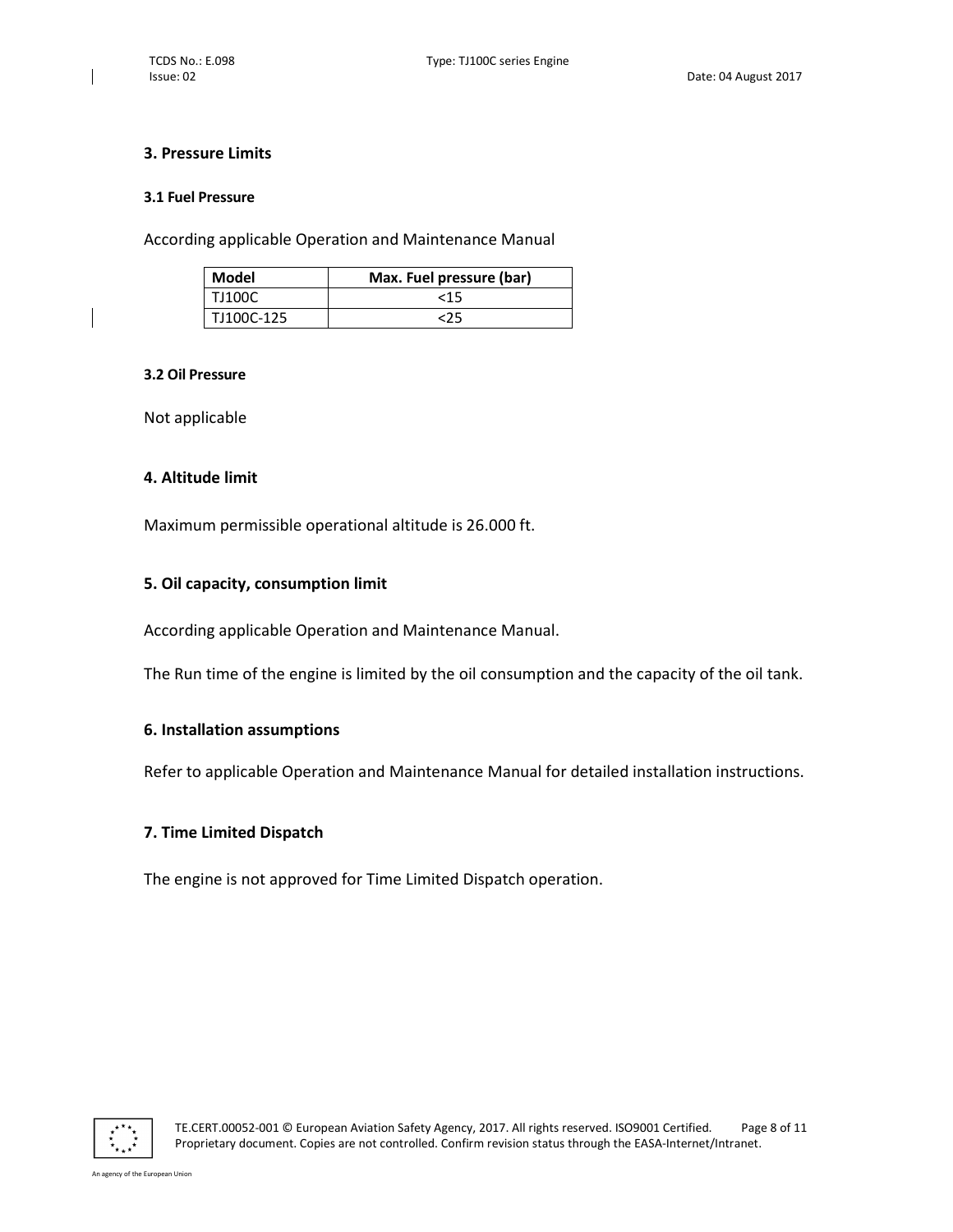$\mathbf{I}$ 

# **V. Operating and Service Instructions**

|                            | <b>TJ100C</b> | TJ100C-125    |
|----------------------------|---------------|---------------|
| <b>Installation Manual</b> |               |               |
| <b>Operation Manual</b>    | PP-20         | <b>PP-72</b>  |
| Maintenance Manual         |               |               |
| Service Bulletins          | As applicable | As applicable |

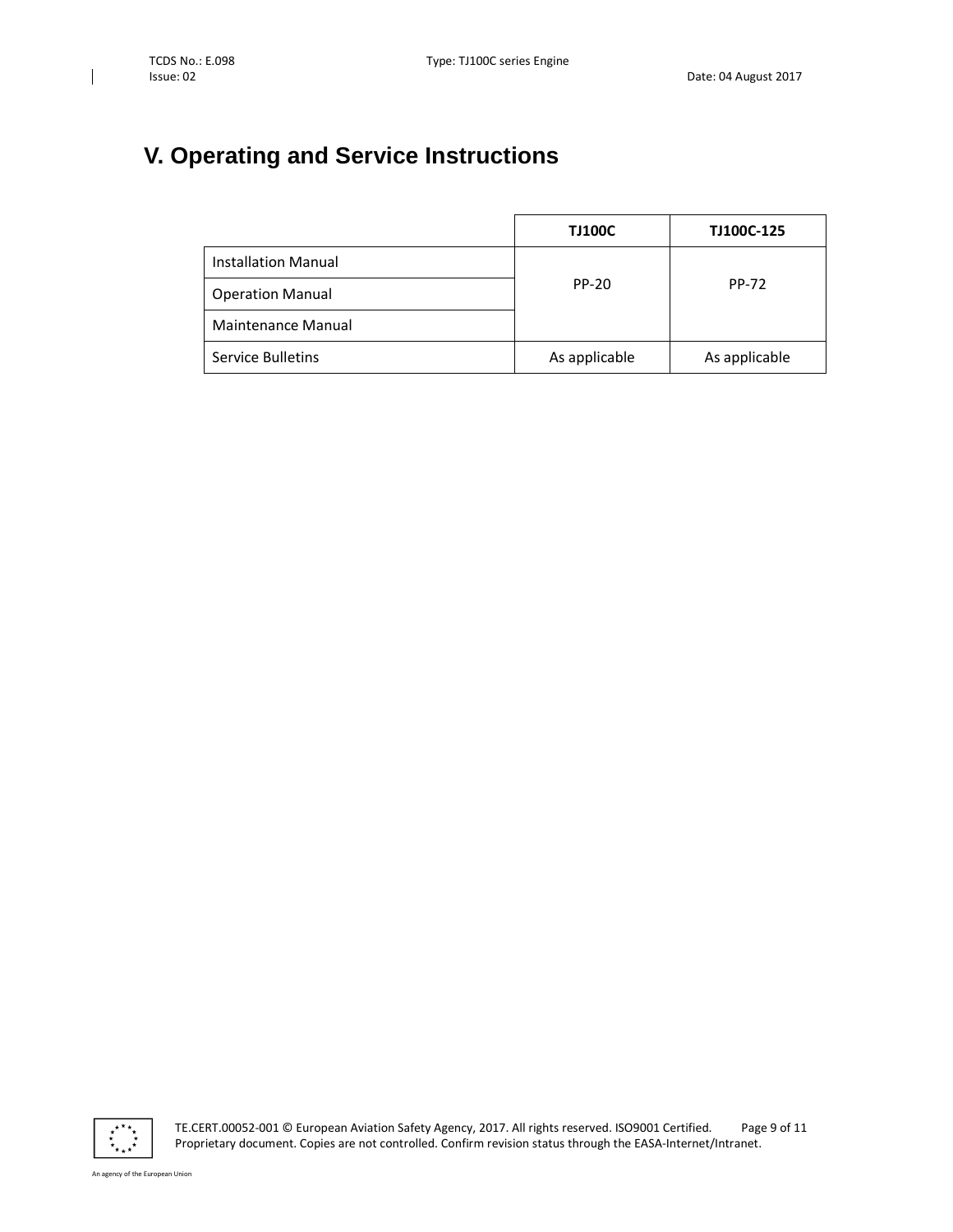## **VI. Notes**

- 1. The engine is certified for installation on powered Sailplanes and other aircraft which can accept an engine certified according to CS-22 Subpart H.
- 2. The engine must not be used for:
	- performing Take Off operation,
	- flights in rain & hail conditions and
	- in icing conditions
- 3. Information on electromagnetic compatibility is contained in the applicable Operation and Maintenance Manual.
- 4. Overhaul is not permitted provided an approved Engine Overhaul Manual has been published.
- 5. The ratings shown under III.6 are achieved at Sea Level and ISA standard day conditions.
- 6. The EASA approved Airworthiness Limitations Section of the Instructions for Continued Airworthiness is published in the applicable "Operation and Maintenance Manual", Chapter 2.10 "Airworthiness Limitations".